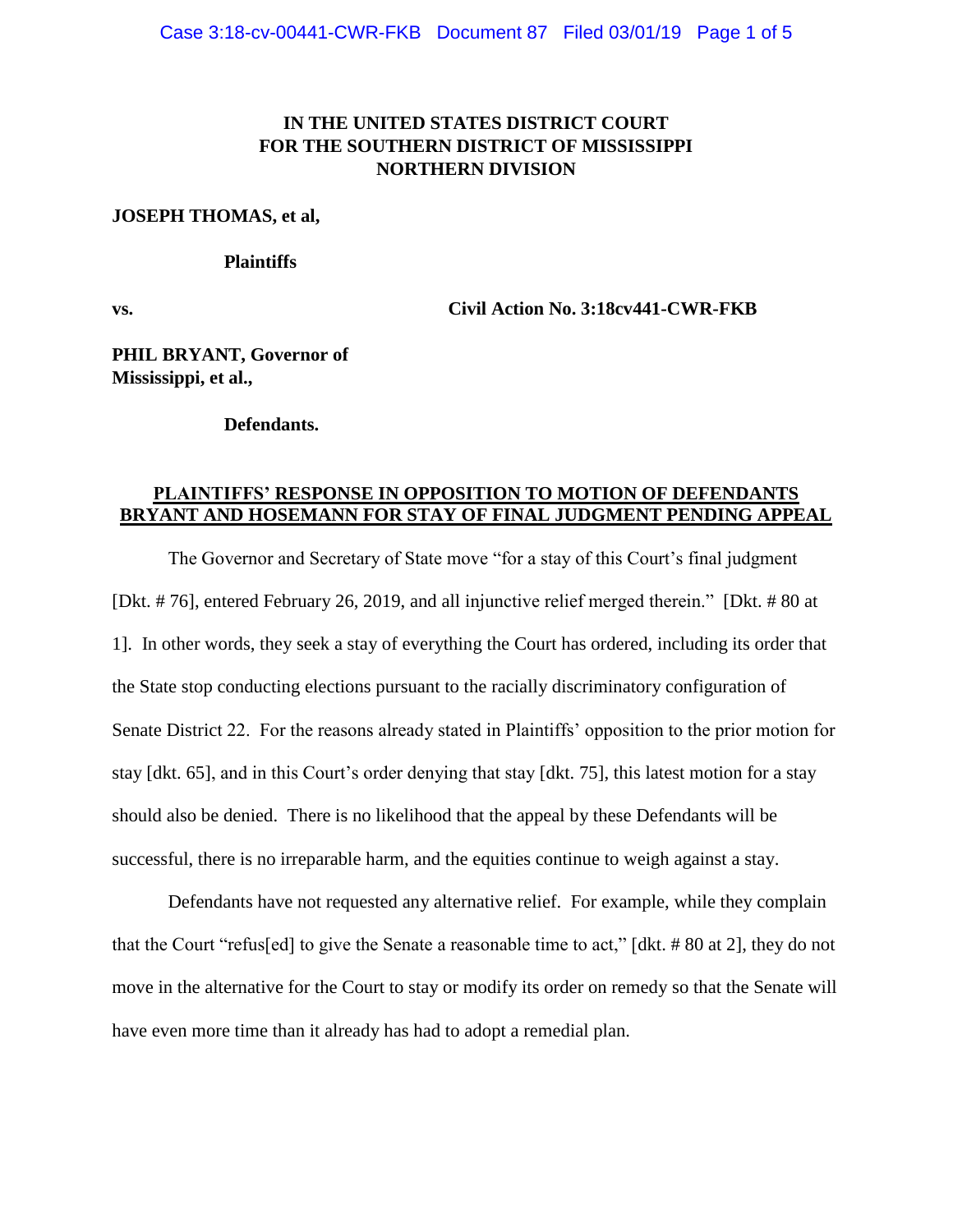### Case 3:18-cv-00441-CWR-FKB Document 87 Filed 03/01/19 Page 2 of 5

As indicated by the Court's order issued last night [dkt. 85], the legislature has had ample time to adopt a remedial plan yet has done nothing. Despite this Court's announcement February 13 of its finding of a Section 2 violation, the legislative leadership said nothing until February 26 when, in response to a further inquiry from this Court, it stated that it wished to undertake its duty *if* the motions for stay were denied. This is somewhat ironic. The Governor and the Secretary of State have proclaimed there is no time to implement a remedy. But the legislative leadership obviously believes there is enough time to await a decision on the stay motions and then adopt and implement a plan.

Nothing has prevented the legislature from adopting a remedy. (It could have done so contingent upon the denial of a stay). Indeed, it still could do so and depending on the timing, Federal Rule of Civil Procedure 59 authorizes the filing of a motion to alter or amend the judgment in light of the adoption of a plan and the Court could then consider all of the relevant factors.

Of course, time is important, as the Defendants have frequently emphasized. With the qualifying deadline approaching, the Court was justified in moving promptly when the legislature took no action until 13 days had passed and then said simply that it would not do anything until there was a ruling on the stay motions.

Regardless of whether the legislature would consider the residence of the Republican candidates in any plan that it chooses to draw, this Court is not required to do so. Neither Plaintiffs' counsel nor the expert who drew Plaintiffs' plans were aware of the residences of the people who ended up qualifying in the Republican primary and that had nothing to do with the configuration of the plans submitted by Plaintiffs.

2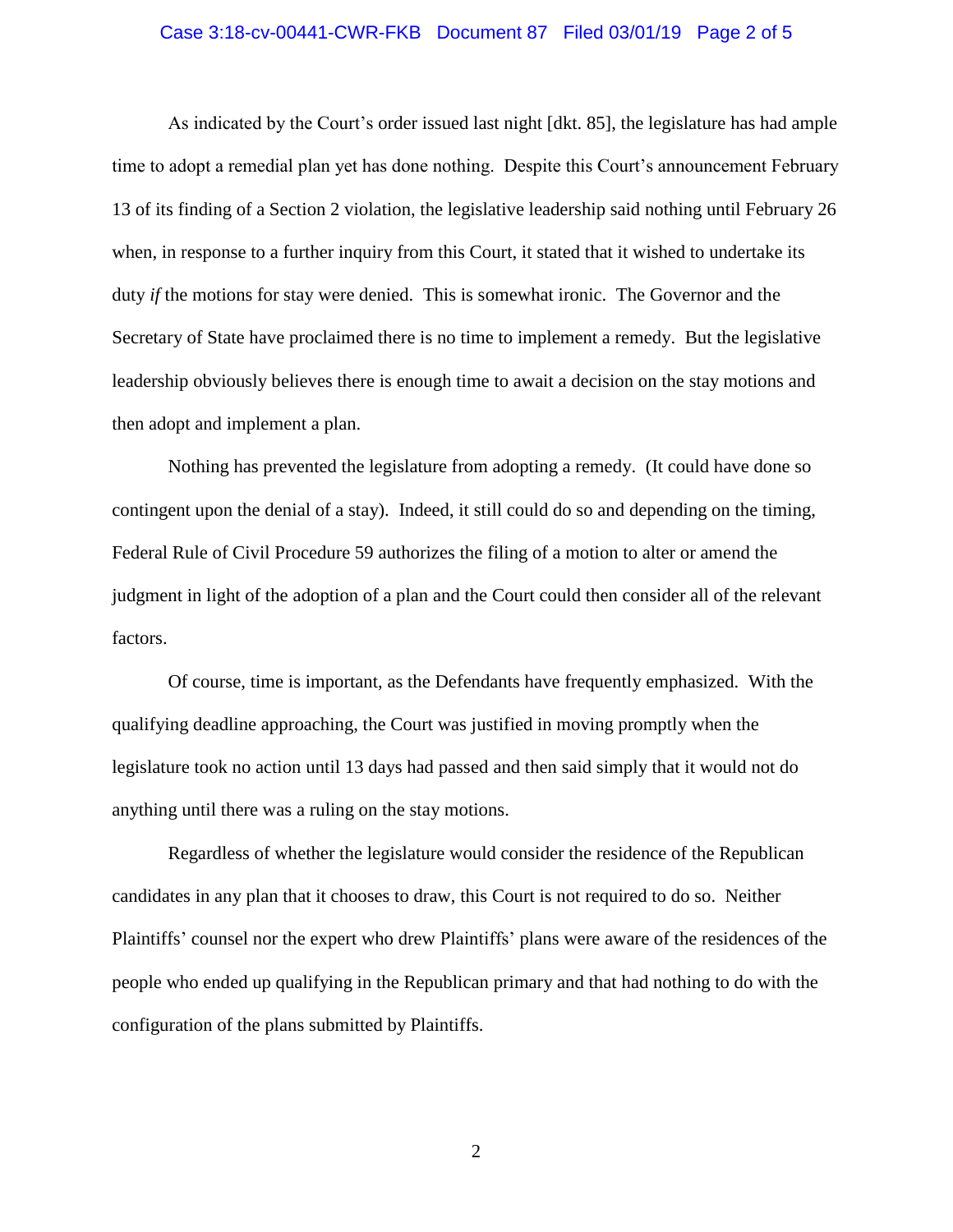### Case 3:18-cv-00441-CWR-FKB Document 87 Filed 03/01/19 Page 3 of 5

The Governor and Secretary of State say that "[n]othing in the record remotely suggests that any resident of redrawn District 22 not already planning to run against Plaintiff Joseph Thomas will have time to organize and finance a campaign between now and the new deadline of March 15, 2019." [Dkt. 80 at 2]. Apart from the fact that many candidates organize and finance their campaigns after they qualify, anyone interested in the potential lines of this district could easily have obtained copies of the potential plans put forward by Plaintiffs so that they could be in a position to decide what to do once a plan was adopted. Indeed, the plan adopted by the Court was disclosed to Defendants in early December. Of course, the legislature could have adopted a different remedial plan immediately after the Court's February 13 announcement and set the qualifying deadline whenever it believed appropriate (with the new plan contingent upon the denial of a stay).

With respect to the Court's question about its authority after a notice of appeal is filed, Plaintiffs believe the Court has jurisdiction to issue a stay pending appeal even after the filing of a notice of appeal. *See* Fed. R. App. Proc. 8; Fed. R. Civ. Proc. 62. Plaintiffs also believe the Court has jurisdiction to consider a motion to alter or amend the judgment under Fed. R. Civ. Proc. 59 even after the filing of a notice of appeal. *See* Fed. R. App. Proc. 4(a)(4)(B)(i).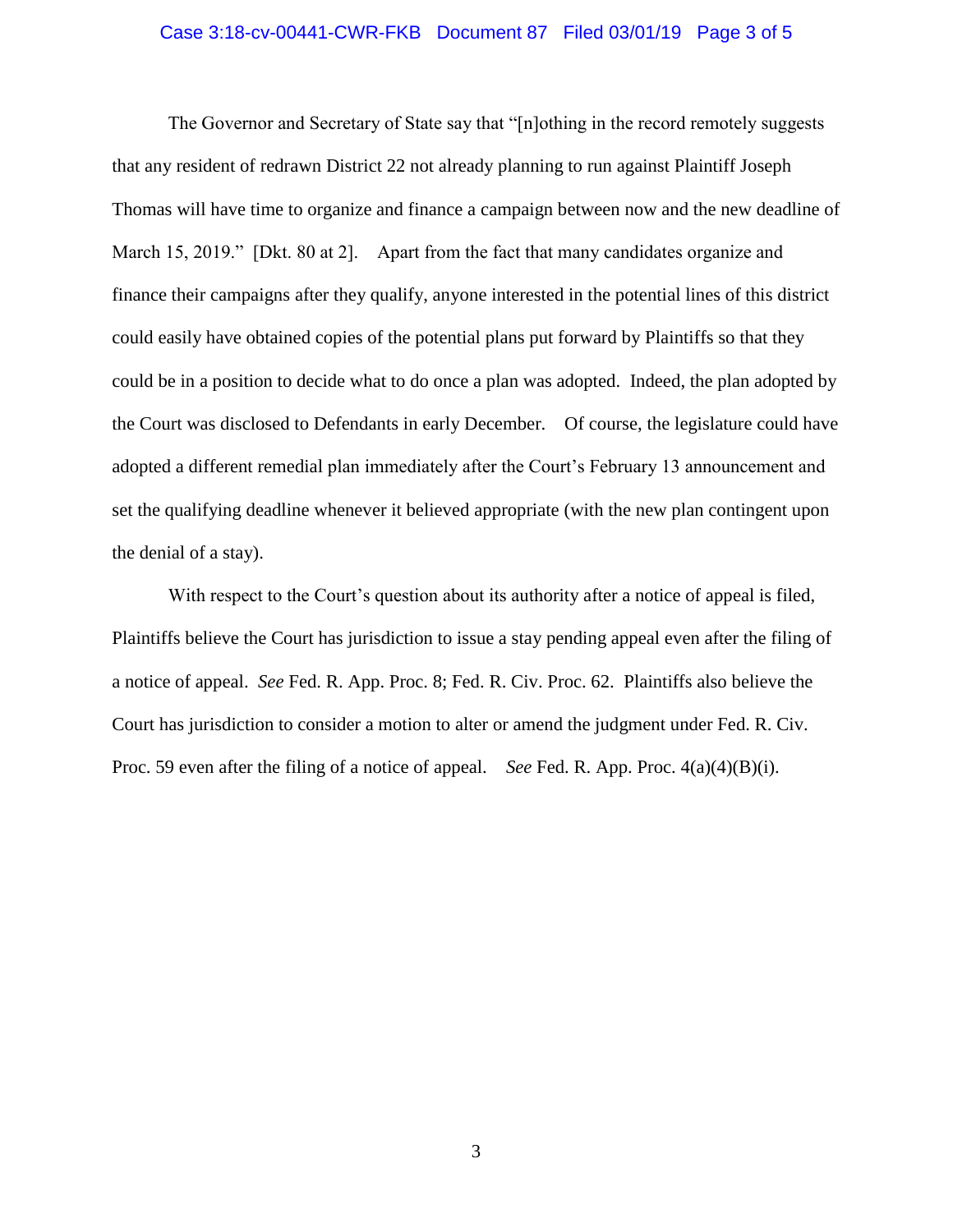BETH L. ORLANSKY, MSB 3938 MISSISSIPPI CENTER FOR JUSTICE P.O. Box 1023 Jackson, MS 39205-1023 (601) 352-2269 [borlansky@mscenterforjustice.org](mailto:borlansky@mscenterforjustice.org)

KRISTEN CLARKE JON GREENBAUM EZRA D. ROSENBERG ARUSHA GORDON POOJA CHAUDHURI LAWYERS'COMMITTEE FOR CIVIL RIGHTS UNDER LAW 1401 New York Ave., NW, Suite 400 Washington, D.C. 20005 (202) 662-8600 [erosenberg@lawyerscommittee.org](mailto:erosenberg@lawyerscommittee.org) [agordon@lawyerscommittee.org](mailto:agordon@lawyerscommittee.org) *Admitted Pro Hac Vice*

March 1, 2019, Respectfully submitted,

*s/ Robert B. McDuff* ROBERT B. MCDUFF, MSB 2532 767 North Congress Street Jackson, MS 39202 (601) 969-0802 [rbm@mcdufflaw.com](mailto:rbm@mcdufflaw.com)

ELLIS TURNAGE, MSB 8131 TURNAGE LAW OFFICE 108 N. Pearman Ave Cleveland, MS 38732 (662) 843-2811 [eturnage@etlawms.com](mailto:eturnage@etlawms.com)

PETER KRAUS CHARLES SIEGEL CAITLYN SILHAN WATERS KRAUS 3141 Hood Street, Suite 700 Dallas, TX 75219 (214) 357-6244 [pkraus@waterskraus.com](mailto:pkraus@waterskraus.com) [csiegel@waterskraus.com](mailto:csiegel@waterskraus.com) [csilhan@waterskraus.com](mailto:csilhan@waterskraus.com) *Admitted Pro Hac Vice*

*Attorneys for Plaintiffs*